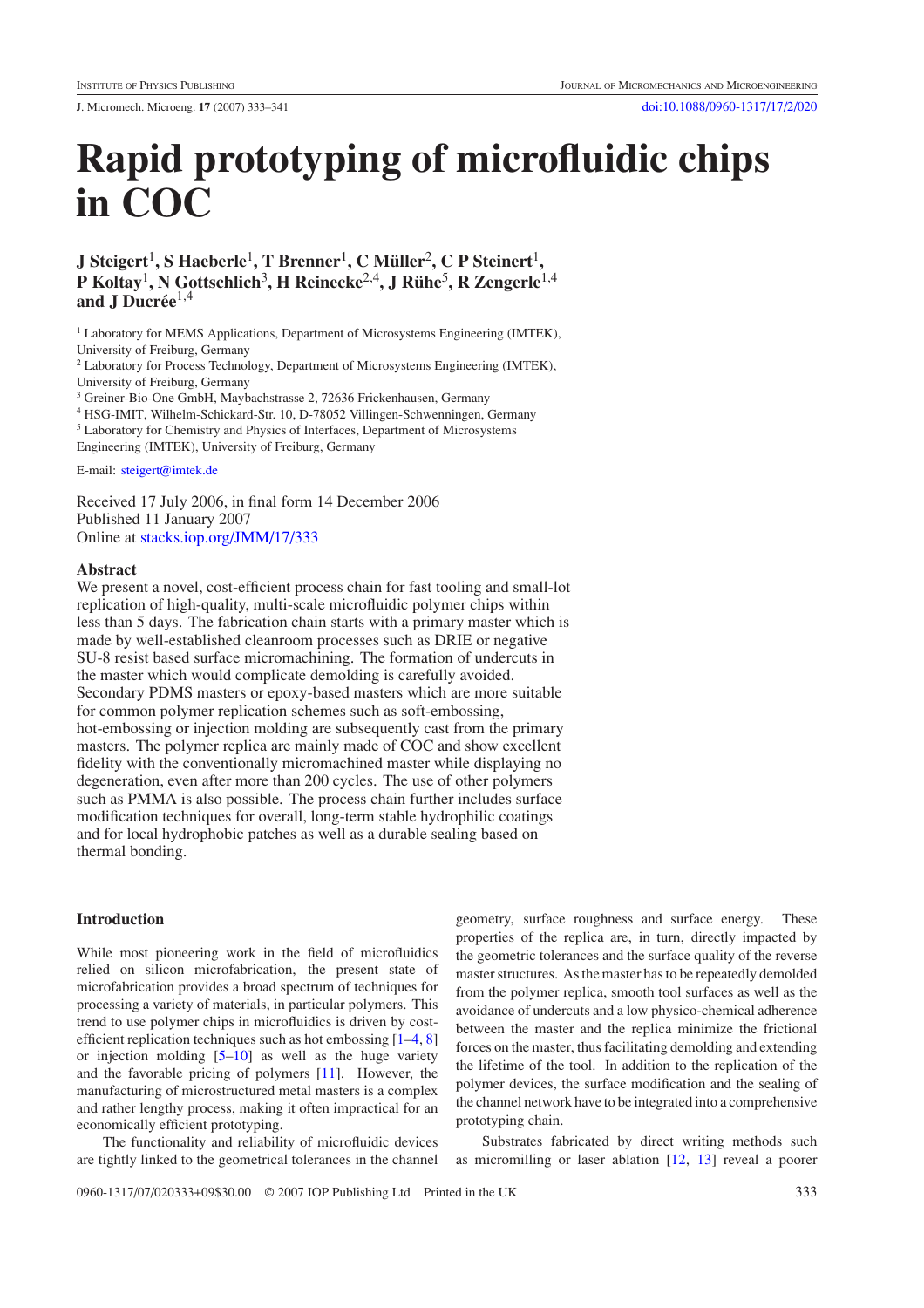<span id="page-1-0"></span>

Figure 1. Fabrication chain for microfluidic polymer chips. First, a master is made out of PDMS which can be optionally transferred into an epoxy master for subsequent replication of the polymer chips by embossing or injection molding. During post-processing, the microfluidic chips are surface modified and finally sealed.

surface quality and material characteristics in comparison to devices which are replicated from masters originating from photolithographical procedures such as silicon bulk micromachining or surface micromachining employing highaspect-ratio resists such SU-8 [\[14](#page-7-0)[–16\]](#page-8-0).

In a typical conventional procedure for obtaining the secondary master, a photolithographically structured primary master features a conductive layer seeding the electroplating [\[17\]](#page-8-0) in a galvanic bath. A high control over the electrochemical process is critical for an accurate topographical reproduction of the structures. The duration of the electroplating process is proportional to the thickness of the grown metal layer and thus very time-consuming for high structures (several days up to weeks). While enhanced current densities speed up the growth [\[18\]](#page-8-0), they also tend to increase the formation of internal stress. If no stress reducing agents are used, the additional stress may lead to warped metal masters exhibiting insufficient surface quality. After the primary master is overgrown with the metal, the backside of the electroplated secondary master is postprocessed by mechanical procedures. To reduce the time for the testing of novel microfluidic designs while limiting the risks of artifacts from a 'quick-and-dirty' electroplating process, an alternative technique for generating a high-quality secondary master with a sufficient lifetime for a small-lot replication is required.

This work focuses on the prototyping of polymer disks in a standard 12-cm compact disc (CD) format for lab-on-a-disk [\[19–22](#page-8-0)] systems or other lab-on-a-chip substrates possessing comparatively large surface areas [\[23–25\]](#page-8-0). The design of the incorporated microfluidic structures typically displays three different depths. The reservoirs account for the largest depths of about 250  $\mu$ m, followed by about 80  $\mu$ m deep metering chambers, capillary ducts and channels for other purposes. The smallest channel depths of only about 35  $\mu$ m are needed for hydrophobic or hydrophilic capillary barriers or they may serve as aggregation steps for beads.

In order to achieve microstructures of high geometrical precision over the large-area disk, complex structures are generated by a multi-layer SU-8 [\[26](#page-8-0)] lithography [\[27\]](#page-8-0) or deep reactive ion etching (DRIE) into a primary master. This primary master is transferred by a casting process into a secondary PDMS elastomer master which is suitable for the

replication into polymer substrates by soft embossing [\[28\]](#page-8-0). Furthermore, by casting an epoxy resin into the PDMS mold, the epoxy master 1 can be used as a master for hot embossing or injection molding. The replicated chips made of *cyclo-olefin copolymer*(COC) can optionally be processed by conventional machining techniques to integrate macro structures and again transferred back into another epoxy master (epoxy master 2). Finally, the replicated COC substrates are surface modified to create locally varying wetting conditions in channels. In the final step, the substrates are sealed by thermal bonding with a novel 2-component foil.

Figure 1 shows the process chain for the fabrication and functionalization of polymer disks [\[29\]](#page-8-0). All techniques presented here are characterized by their compatibility to an integrated process chain which allows the rapid fabrication of polymer microfluidic chips within less than 5 days.

The individual steps of the prototyping chain are explained in the following sections. First, two alternative microfabrication schemes, SU-8 lithography and DRIE, are introduced for the fabrication of a multi-layer primary master. Next, the transfer of the primary master into a PDMS master or optionally into an epoxy master (epoxy master 1) is explained. Then, the fabrication of a multi-scale epoxy master (epoxy master 2) by a hybrid tooling process based on micro-machining is described. In the following sections, the replication of polymer chips by soft embossing, hot embossing or injection molding is presented. The last sections describe methods for a long-term stable, overall hydrophilization of the COC substrates, the spatial definition of localized hydrophobic patches, and the bonding with a sealing layer.

#### **Master fabrication by SU-8 lithography**

Multi-layer SU-8 structures for the primary masters are realized by successive deposition, pre-baking and exposure of several SU-8 layers on top of each other, followed by a final, simultaneous development [\[15,](#page-8-0) [27\]](#page-8-0). Our 3-layer structures exhibit a maximum aspect ratio of about 2 as prescribed by the subsequent demolding of PDMS. The following process parameters are applicable to thicknesses of composite layers of SU-8 2100 [\[30](#page-8-0)] and SU-8 2025 [\[14,](#page-7-0) [31\]](#page-8-0) up to 300 *µ*m. The process starts with the deposition of a thick SU-8 2100 bottom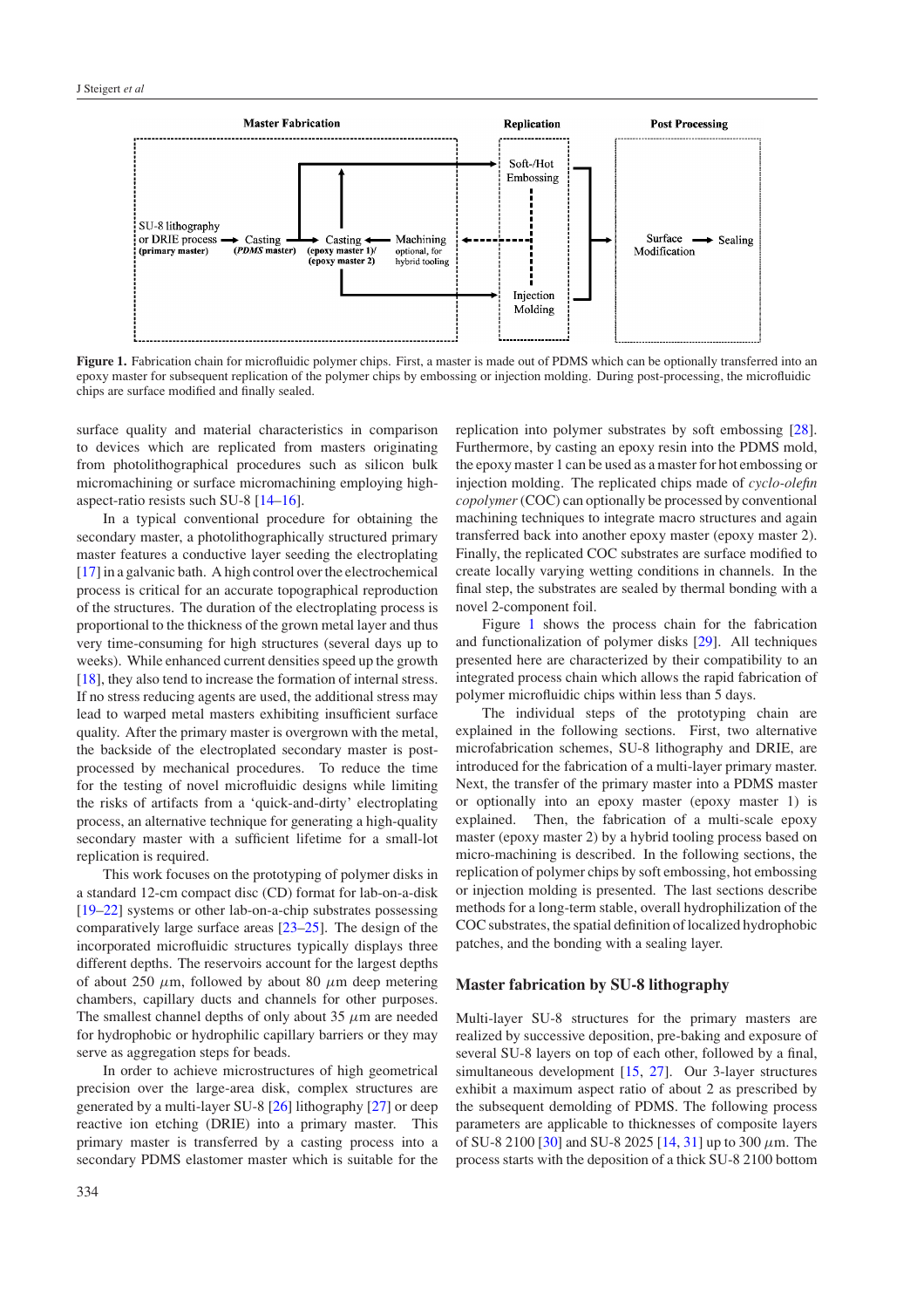

Figure 2. Top: standard front side exposure of negative resist tends to form undercut structures at underexposed sidewalls. Bottom: backside exposure reversed the effect to form tapered sidewalls (taper angle  $\alpha = 6^\circ$ ) which allowed facile demolding.

layer. Using a standard spin coater, the resist is spread on a four-inch silicon wafer at a frequency of 500 rpm for 15 s. The spinning frequency is subsequently elevated to define the final layer thickness according to the data sheets supplied with the resist.

After pre-baking on a hotplate at  $T = 95$  °C for 30 min, the first layer is exposed to 365 nm UV light at an intensity of 450 mJ cm−<sup>2</sup> for 60 s. Since the minimum feature sizes in our structures are in the range above 30  $\mu$ m, even lowcost transparency masks (2650-dpi) may be used. Relaxing the resist by a pulsed exposure supports the dissipation of accumulated Joule heat and nitrogen. Cross linking of exposed areas is induced by the post-exposure bake at  $T = 95$  °C for 35 min. The deposition of further layers proceeds according to the same protocol at adapted spinning rates for SU-8 2025 layers. In the last step, all SU-8 layers are simultaneously developed at room temperature for about 20 min.

Tapered structures with sloped sidewalls support a smooth removal of the mold. However, standard front-side illumination tends to form undercuts in the negative SU-8 2100 resist due to a decreasing intensity of the UV-light towards the deeper layers of the photoresist. During demolding, the undercuts tend to interlock the replicated structures with the master. In our novel fabrication method, we expose the resist from the backside through a transparent Pyrex wafer [\[32\]](#page-8-0). This way, the structures are tapered towards the top, thus reversing the inclination of the parasitic undercuts (figure 2). With an irradiation intensity of 315 mJ cm<sup>-2</sup> for 50 s, an optimum taper angle of 6◦ could be achieved in our experiments.

#### **Master fabrication by DRIE**

As an alternative to SU-8 based surface machining, deep reactive ion etching [\[33\]](#page-8-0) (DRIE) can be utilized. DRIE is a well-qualified bulk micromachining process, allowing a very precise and reproducible fabrication of microfluidic structures. The taper angle of the sidewalls can be adjusted within a range between  $-5°$  and  $+5°$  by tuning the switching times, total cycle time, gas flows as well as the DC bias [\[34](#page-8-0)].

Two levels can be etched with our established process into the silicon wafer by using two different mask layers, each of which may independently be structured and removed. The design of the microfluidic structures is also limited to an aspect ratio of about 2 due to the demolding. Figure [3](#page-3-0) shows the realization of a 2-level structure using thermal silicon oxide and photo resist as mask layers. After performing all etching steps and removing all mask layers, a final  $C_4F_8$  passivation step (2 min) coats the wafer with an approximately 200 nm thin PTFE layer to facilitate the detachment of the PDMS mold from the silicon wafer in the following casting steps (figure [1\)](#page-1-0).

Besides the high precision and reproducibility of the microfluidic structures, another main advantage of the DRIE approach is the high robustness of the bulk micromachined wafer. While it is hard to clean an SU-8-on-silicon master without detaching the brittle structured surface layers, the bulk micromachined wafer could be cleaned several times, even with use of brushes, in an ultrasonic bath or by applying standard cleaning solvents.

# **PDMS-based mold inserts**

Due to their interesting material characteristics in terms of flexibility, transparency and self-adhesive properties [\[35](#page-8-0), [36\]](#page-8-0), elastomers such as *poly-dimethyl siloxane* (PDMS) [\[37,](#page-8-0) [38](#page-8-0)] are nowadays widely used in the microfluidics community. With its high thermal stability up to  $T = 250$  °C, PDMS has also been employed as a material for embossing tools. The PDMS-based replication of microstructures by embossing into polymers such as *cyclo olefin copolymers* (COC), *polymethyl methacrylate* (PMMA), *polycarbonate* (PC) or *polystyrene* (PS) is also referred to as soft embossing [\[39](#page-8-0)].

The choice of the elastomeric material *Elastosil RT 607 A* + *B* (Wacker Chemie GmbH, 81737 Munich, Germany) for the PDMS master compromises between the low viscosity of the liquid compounds for optimum filling of the microcavities during casting and the comparably high hardness of the cured matrix displaying a Shore A value of 40. The compounds A and B are thoroughly mixed at a ratio 1:9 by stirring according to the datasheets [\[40\]](#page-8-0). The mixture is evacuated for 5 min to suppress the formation of air pockets in the cured silicone. It is then poured over the primary master which is fixed in the center of a round, open cavity with an inner diameter of 12 cm (compact disk format). It is then cured for 5 min.

Afterwards, the backside of the PDMS master is planarized to minimize wedge-errors in subsequently embossed replicas by placing a flat metal stamp on top of the cast material during the curing step at  $70^{\circ}$ C for 3 h. The flexible polymer replica can then easily be peeled off from the primary master. Figure [4](#page-3-0) shows a microstructured mold insert made from *Elastosil RT 607* in the compact disc format (diameter: 12 cm).

## **Epoxy-based mold inserts**

The high shear stress and temperatures (up to  $200 °C$ ) typically associated with injection molding of polymers impose challenging demands on the mechanical and thermal stability of the mold inserts. The use of PDMS masters for the harsh conditions during this process is limited by the flexibility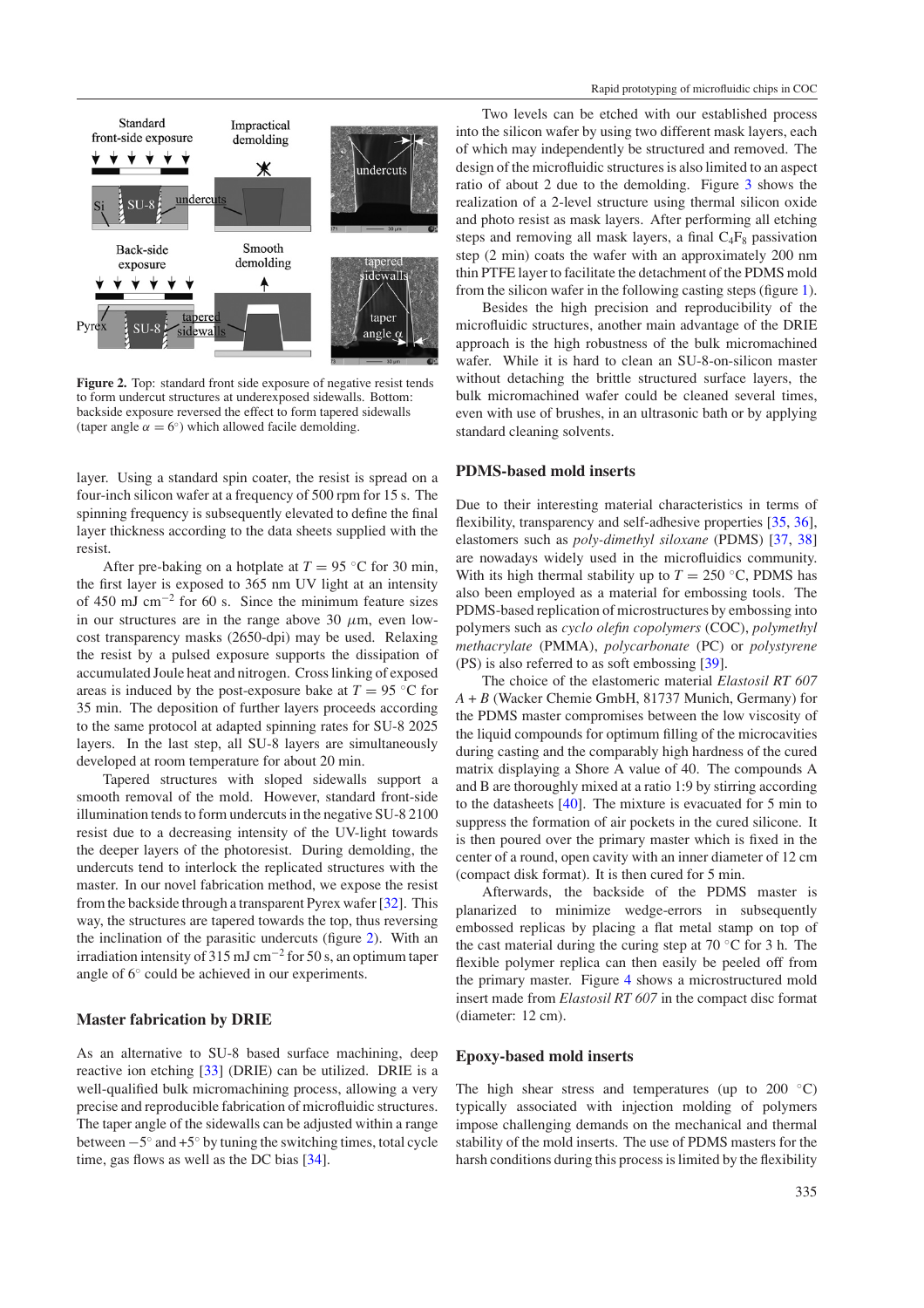<span id="page-3-0"></span>

**Figure 3.** Fabrication of the primary master by the DRIE approach. Left: process flow; right: photograph of a DRIE-based Si master exhibiting parallelized microfluidic structures which are arranged according to the rotational symmetry of the disk.



**Figure 4.** PDMS master featuring several microfluidic structures assembled in parallel according to the symmetry of the disk. The structures exhibit reservoirs with a height of  $250 \mu$ m and narrow channels possessing a height of 35  $\mu$ m and a width of 150  $\mu$ m. The insert endures at least 20 cycles of the hot embossing process.

and abrasion rates of the material becoming noticeable after more than about 100 cycles [\[41\]](#page-8-0). The high-performance epoxy resin *Weidling C* [\[42\]](#page-8-0) containing aluminum powder (10% by weight) combines an easy fabrication via simple casting technique as well as the required material properties. Its low viscosity of about 25 000 mPa s ensures optimum filling of microcavities. The resin cures at low volume shrinkage and builds a stiff matrix with a temperature stability of up to 220 ◦C.

In order to avoid bonding between SU-8 and epoxy resin at direct molding, the positive SU-8 structure is first cast into a negative silicone mold (PDMS master) and subsequently cast in the final (positive) epoxy resin tool (epoxy master 1) (figure [5\)](#page-4-0). The flexible silicone mold (PDMS master) can

easily be peeled off from the epoxy master (epoxy master 1). Following the protocol in the datasheets, the epoxy is cured for 12 h, followed by annealing for 14 h at 120  $\degree$ C where the epoxy gains its thermal stability. The versatile epoxy master 1 can then be used both, for hot embossing and injection molding.

# **Hybrid tooling**

The SU-8 lithography and DRIE etching delivers highprecision structures with a height ranging between  $0.5 \mu$ m and  $300 \mu m$ . Mechanical stress induced by the intrinsic volume shrinkage due to cross-linking of the resist during the post exposure bake prohibits the use of this process for structure heights in the range of millimeters. However, in particular in microfluidics, it is often desired to integrate larger macroscopic structures in the order of a few millimeters next to small structures in the micrometer scale. While the microfluidic functions based on, e.g., capillary effects or small diffusion lengths associated with the microstructures, the microliter volume contains by the macroscopic structures may work as reservoirs for sample uptake and batch-mode inertial mixing [\[43](#page-8-0)].

The casting technique offers a simple method to integrate both features into one mold insert. Therefore, macrostructures are precision milled [\[44\]](#page-8-0) next to the microstructures which are already replicated in a polymer (COC) piece. The so obtained negative multi-scale image in the polymer is then once more cast into the epoxy resin (epoxy master 2)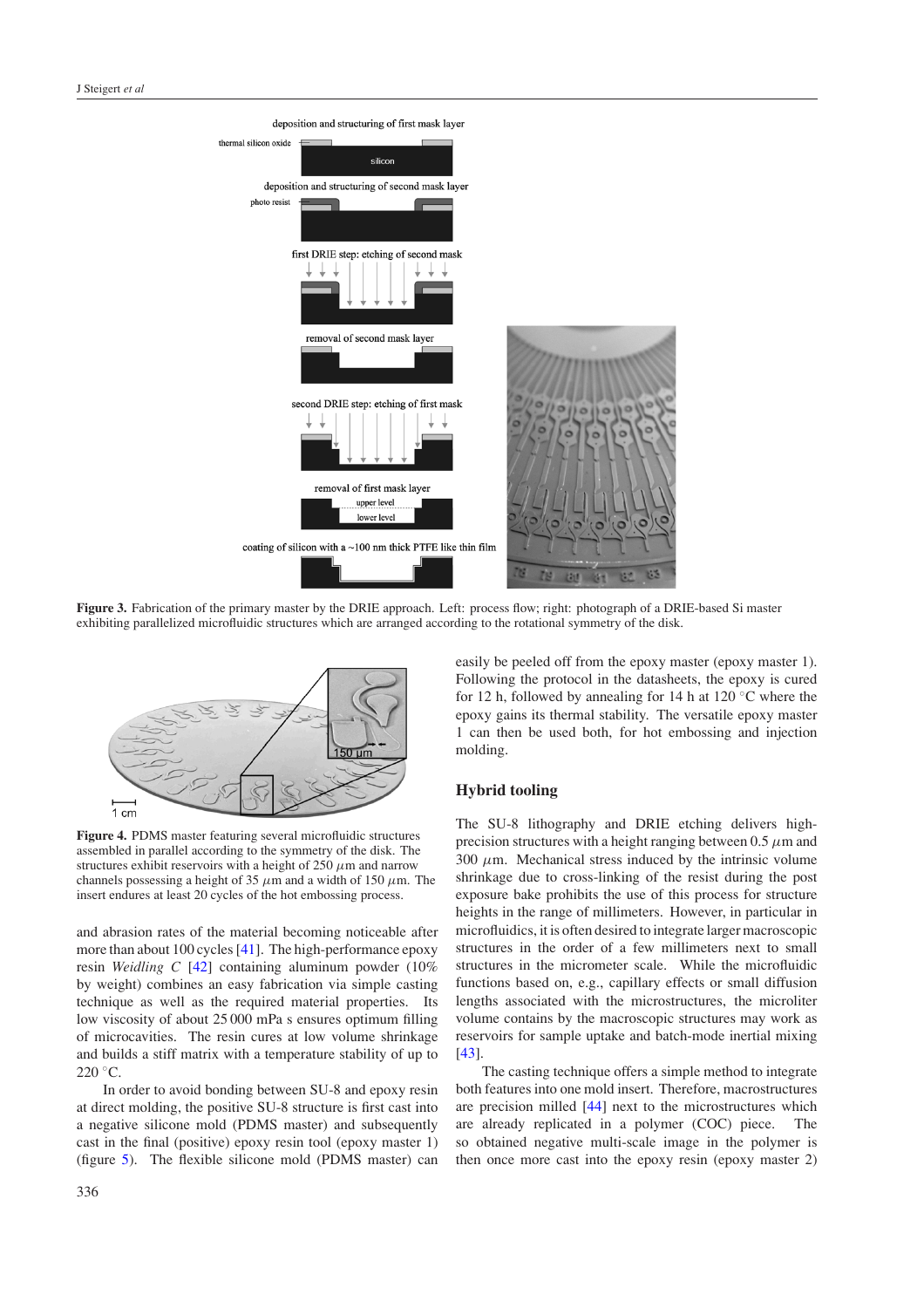<span id="page-4-0"></span>

**Figure 5.** Left: fabrication process for epoxy masters (epoxy master 1). Structures are patterned on a Pyrex wafer by backside SU-8 lithography, cast in PDMS and subsequently cast in a mechanically and thermally stable epoxy resin (epoxy master 1). The epoxy master 1 can be used both in hot embossing and injection molding. Right: epoxy master 1 featuring a microfluidic structure displaying two different channel heights. The width amounts to 160  $\mu$ m and the heights are 35  $\mu$ m and 150  $\mu$ m, respectively. Note the slightly tapered sidewalls and the good surface quality.



**Figure 6.** Left: fabrication process for multi-scale, hybrid epoxy masters (epoxy master 2). The polymer disk is replicated from a first epoxy master (epoxy master 1) and post-processed by micromilling which forms the larger structures. A negative image of these structures on the polymer disk is then retransferred the epoxy resin (epoxy master 2), which can be used for many replication cycles. Right: segment on an epoxy master 2 showing a microfluidic unit featuring microstructures based on SU-8 lithography and 'macro' structures which are formed by micromilling. The microstructures display a minimum width of the 100  $\mu$ m and two height levels of 40  $\mu$ m and 160  $\mu$ m, respectively. The macrostructures possess a uniform height of 1.5 mm. The pyramid-like structures are defined by milling using a tool tapered at an angle of 45◦.

(figure 6). After curing, the epoxy master 2 is isolated by dissolving the polymer (in this case of COC in Toluene for about 10 h). The chemical dissolution procedure is chosen as a mere mechanical demolding often fails due to a strong bond between the cured epoxy and the polymer.

This way, a multi-scale epoxy master 2 featuring macroscopic and microscopic structures is fabricated by hybrid tooling using SU-8 technology and conventional milling. Apart from the scale of the structures, also conical, pyramidlike structures as they are used for internal beam-guidance structures [\[45](#page-8-0), [46](#page-8-0)] can easily be realized using a proper milling tool (figure  $6$ ).

# **Replication by embossing**

The PDMS masters are replicated into polymer disks (*TOPAS* 5013, Ticona GmbH, 65451 Kelsterbach, Germany) by embossing techniques. To this end, the disks are first assembled with the PDMS mold insert in a closed cavity made of brass. The cavity consists of a round bottom plate, a frame and a cover plate. A tight fit between the PDMS mold and the framing holder is important to avoid deflection of the elastic PDMS mold during embossing. After covering with the plate,

the entire assembly is heated under a vacuum (∼1 mbar) up to 175  $\degree$ C in a hot embossing machine.

Beyond the material specific glass transition temperature  $(T<sub>g</sub> = 130 °C$  for TOPAS 5013), the melted polymer fills the cavities of the mold insert upon applying a load of  $F =$ 3 kN for 5 min at 175 ◦C. Vacuum conditions during the entire process prevent trapping of air pockets in the cavities. Planarity and parallel alignment of the pressing plates of the hot press is important to avoid wedge-errors in the replicated piece. After solidification of the polymer, the disk is cooled down to room temperature while maintaining a constant force. The structured disk can easily be peeled off from the elastic PDMS mold insert after embossing.

#### **Replication by injection molding**

Mold inserts for injection molding made from low-viscosity epoxy resins eliminate the rather complex and time-consuming electroplating of conventional metal masters. In order to demonstrate injection molding using low-cost epoxybased mold inserts, various microfluidic structures of typical geometries (channel height 160  $\mu$ m, width 150  $\mu$ m) are replicated on the footprint of a microscope slide (width 26 mm,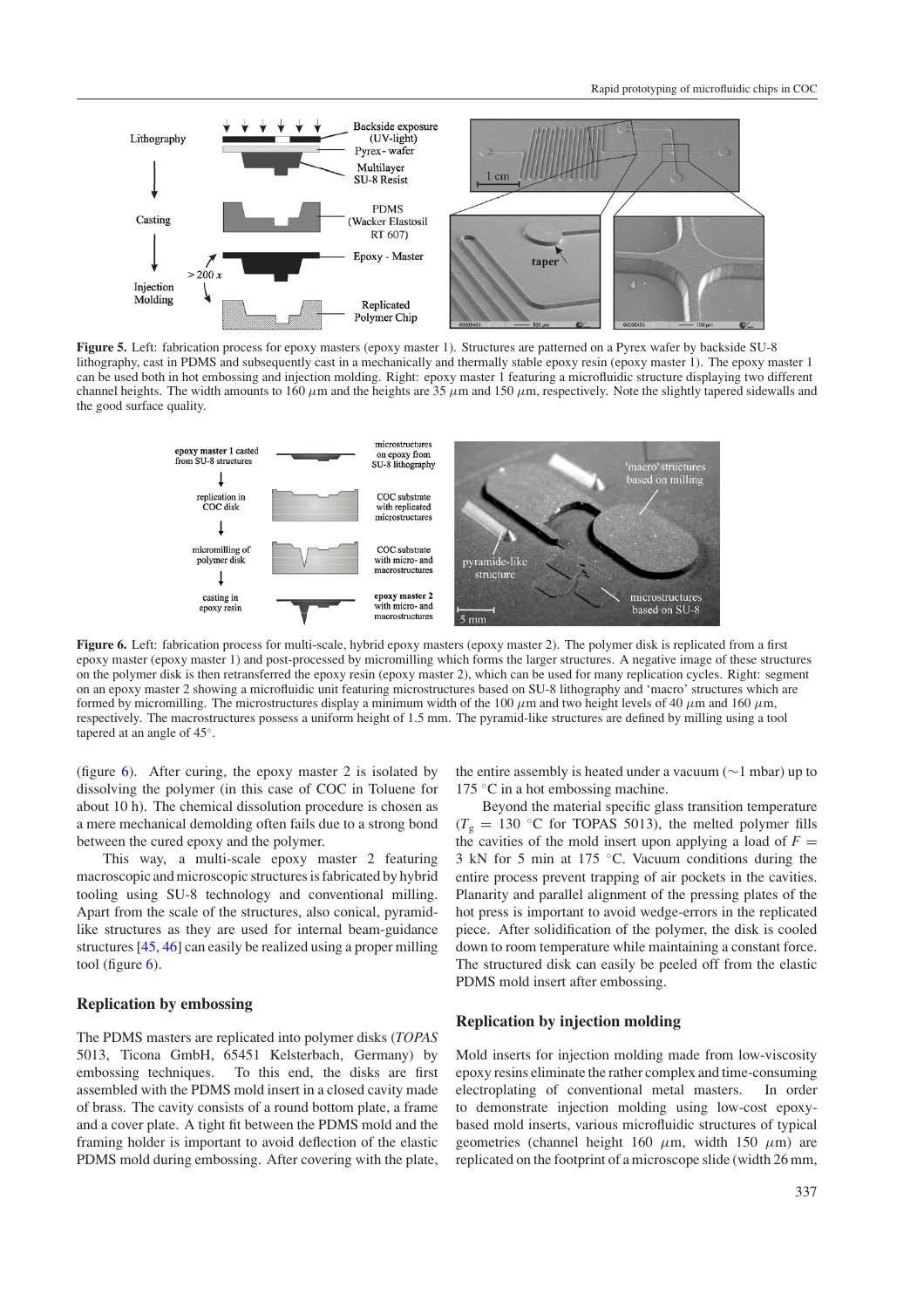

**Figure 7.** Polymer substrate in the format of a microscope slide featuring microstructures replicated in COC. The cycle time of injection molding amounts to 5 s only.

**Table 1.** Maximum deviation of channel geometries in relation to the master and the maximum surface roughness of the different process steps.

| Process step                        | <b>PDMS</b> master | Epoxy master     | Embossed<br>COC chip | Injected molded<br>COC chip |
|-------------------------------------|--------------------|------------------|----------------------|-----------------------------|
| Master for casting/molding          | SU-8 master        | PDMS master      | <b>PDMS</b> master   | Epoxy master                |
| Maximum deviation of channel width  | $0.6\%$            | $0.3\%$          | $0.9\%$              | $0.3\%$                     |
| Maximum deviation of channel height | 2%                 | $0.3\%$          | $0.7\%$              | $0.6\%$                     |
| Maximum channel roughness           | $10 \text{ nm}$    | $270 \text{ nm}$ | $15 \text{ nm}$      | $300 \text{ nm}$            |
| Maximum substrate roughness         | $15 \text{ nm}$    | $30 \text{ nm}$  | $20 \text{ nm}$      | $30 \text{ nm}$             |

length 76 mm, thickness 1 mm) from *polystyrene* (PS) and COC (figure 7). The cycle time remains below 5 s. By optimizing the injection protocol, excellent dimensional conformance between the epoxy master and the replicated polymer and a low surface roughness  $\left($  < 1  $\mu$ m) was achieved. The mold inserts showed no wear, even after more than 200 cycles. Investigations of replicated polymer surfaces by energy dispersive x-ray spectrometry provided no evidence for abrasion residues of the epoxy master on the polymer surface.

# **Process evaluation**

The geometrical fidelity as well as the surface roughness of the mold inserts and the replicated polymer substrates are characterized. The fidelity of the channel widths and heights are measured using a needle prober. The surface roughness at the bottom of the channels and on the unstructured substrate is characterized using a white-light interferometer. The data presented in table 1 are derived from at least three measurements of several channel features on different mold inserts*/*chips. The maximum deviation of the channel dimensions (width:  $80-160 \mu m$ , height:  $35-150 \mu m$ ) in relation to the respective master represents a measure of quality for each replication step. As shown in table 1, the maximum deviations of the channel dimensions are small (*<*2%) and were therefore neglected in our case since no change in functionality could be observed.

The surface roughness stays below 20 nm when standard front side SU-8 lithography is applied to structure the silicone mold insert for the soft embossing process since the channel roughness is determined by the surface quality of the polished wafer surface. In the case of the backside exposure which are

required for the epoxy masters, an elevated surface roughness up to about 270 nm on the SU-8 structures occurs which transforms through the casting process to the final replicated polymer piece.

The surface quality at the channel sidewalls depends on the resolution of the photolithographic mask. In the present work, we use cheap foil masks made by a high-resolution, 2650-dpi laser printer. This leads to a visible roughness of the replicated channel side walls which, however, did not have any observable impact on the microfluidic operations, e.g., contact angle according to the raw COC material.

# **Global hydrophilic surface coating**

The wettability of the surface is crucial to the function of microfluidic devices. Two different approaches for realizing hydrophilic and hydrophobic surface coatings are outlined. Bare COC surfaces display from slightly hydrophobic contact angles (95◦ for DI water) and hence do not show any selfpriming capability. The COC material is still used owing to its low background fluorescence which is interesting for fluorescence readout of assays. To create a hydrophilic surface, the microstructured COC substrate is selectively modified by attaching hydrophilic and hydrophobic polymers.

For the hydrophilization of the plain disk, *polyhydroxyethyloxazoline* (PEtOx) containing *benzophenone* groups is used to coat the plasma activated substrate  $(O<sub>2</sub>$  plasma, 100 W for 1 min) either by spin or dip coating techniques. Upon UV irradiation at 356 nm, photocrosslinking occurs between the photoactive *benzophenone* groups within the polymer and the COC surface. The contact angle of PEtOx surface against DI water experimentally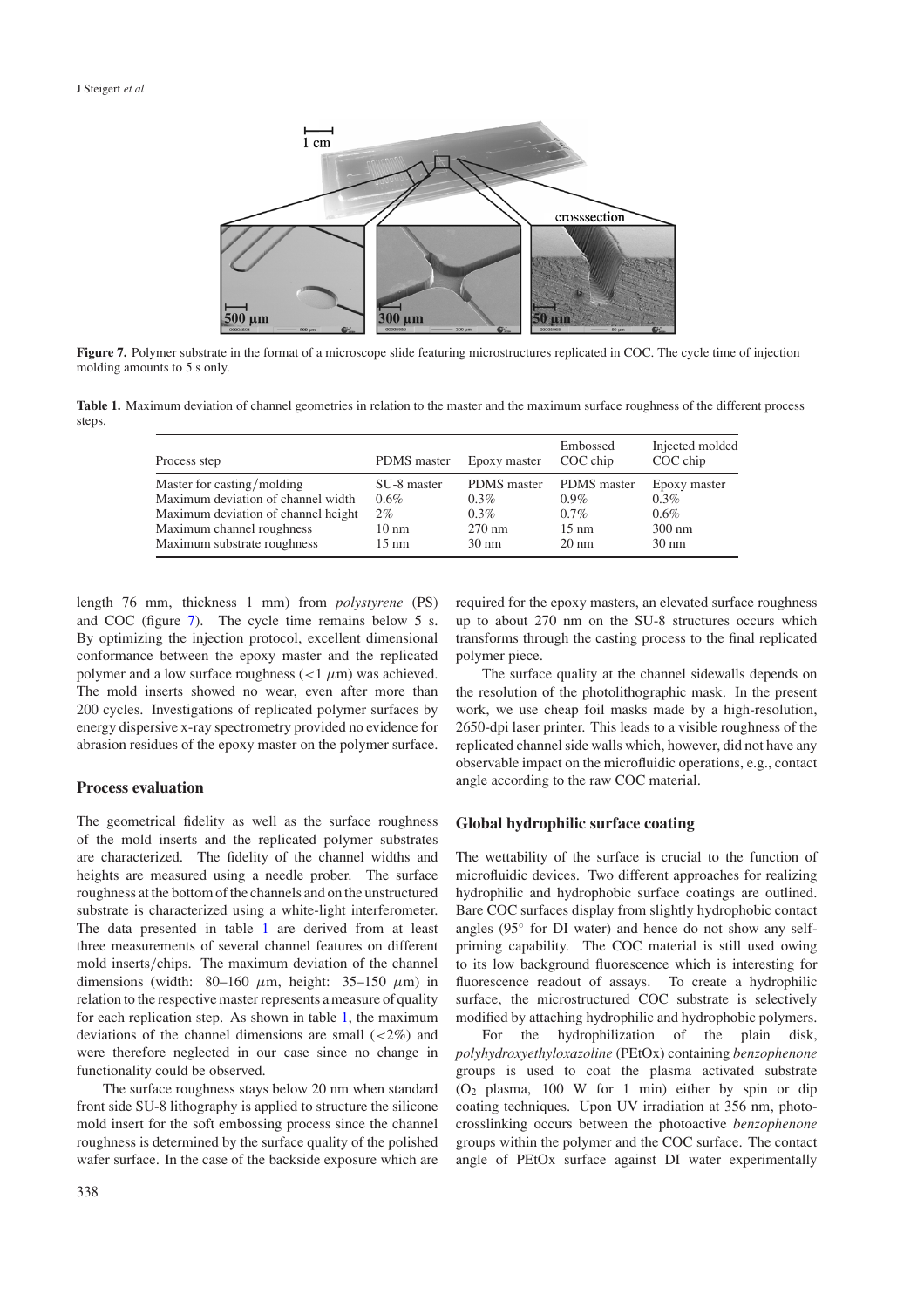

**Figure 8.** Kinetics of fibrinogen adsorption onto various surfaces measured by surface plasmon resonance spectroscopy.

determined to be 50◦. This layer remains stable, even after several fillings with solvents.

The protein adsorption is evaluated by surface plasmon resonance (SPR) on different polymer surfaces. reflectivity  $R$  is a measure of the adsorbed amount of protein over time. Model reactions are performed on a lanthanum slide covered with gold and coated with a thin layer of PMMA. Fibrinogen, which is a very important blood protein displaying high adsorption, is chosen as a model protein. The results in figure 8 give clear evidence for a spontaneous, irreversible adsorption of fibrinogen onto the unmodified PMMA surface.

Subsequently, the surface is modified by different hydrophilic and hydrophobic polymers. The protein adsorption onto the surface coated by a *fluoropolymer* (*Teflon*) is significantly lower than the untreated PMMA surface. As expected, further test reactions performed with hydrophilic *polyethylenglycol* (PEG) and *polyhydroxyethyloxazoline* (PEtOx) exhibit the lowest protein adsorption.

# **Localized hydrophobic patches**

After hydrophilization with PEtOx, hydrophobic fluoropolymer-based solutions (*TEFLON AF* [\[47](#page-8-0)]) dissolved in *3M Fluorinert FC77* [\[48](#page-8-0)] are placed at specific positions in a given channel. An accurate positioning of these patches is decisive for the hydrophobic flow control in the channel network, in particular in centrifugal microfluidics. To this end, the parasitic spreading of solution along the hydrophilic channels must be suppressed.

Among various approaches, wetting the tip of a felt pen [\[49\]](#page-8-0) with a hydrophobic solution and 'writing' the coating into the channels yielded the most satisfying results for prototyping. On the one hand, the tip can be accurately positioned; on the other hand the dispensed volume is minimized to avoid spreading after deposition by capillary effects.

The contact angle between the Teflon treated surface and DI water measures 115◦. Figure 9 shows a segment of the polymer disk featuring soft embossed channel segments at three different depths. A well-defined hydrophobic patch is defined at the exit of a chamber by the felt-pen writing technique.



**Figure 9.** Segment of the multi-level disk showing a hydrophobic patch in a channel featuring several depths of  $d_1 = 45 \mu m$ ,  $d_2 =$ 80  $\mu$ m,  $d_3 = 260 \mu$ m to confine an upstream reservoir. The structures are replicated in COC by soft embossing from a PDMS mold which is cast over an SU-8 multi-layer master. Note the exact positioning of the hydrophobic patch covering the shallow channel segment only.

## **Sealing**

The challenge in sealing microchannels is, on the one hand, to establish a pressure-tight bond between substrate and cover which does not distort the cross section, e.g., by channel deformation or the sagging of the cover lid. On the other hand, the compatibility of materials and processes with the surface coatings and the exclusion of unstable reagents (e.g. out-gassing glue or solvents) impact the functionality of bioanalytical devices. Various approaches for sealing of microstructured polymer substrates with cover plates by UVcurable adhesive bond [\[50\]](#page-8-0), plasma activated bond [\[51,](#page-8-0) [52](#page-8-0)] or temperature diffusion bonding [\[53](#page-8-0), [54](#page-8-0)] have been reported. We chose the temperature diffusion bonding technique. The strength of the bond is based on the interlink of the polymer chains when the surfaces are closely put together and locally heated beyond their glass transition temperature  $T_g$ .

The contact pressure as well as the process temperature strongly affects the bonding strength. The optimum set of parameters constitutes a compromise between the bonding strength, promoted by a high process pressure and temperature, and the geometric stability of the channel cross section suffering from the molten substrate the thermal expansion of the cover lid. In order to minimize the thermal expansion, we developed a composite cover foil featuring two layers of different *T*<sup>g</sup> and different thickness: a thin *TOPAS* 8007 'gluing' layer ( $T_g = 75°$ ) with a small thickness of 3–5  $\mu$ m is defined by spin coating *TOPAS* 8007 (5% wt dissolved in toluene) at 5000 rpm on a 500 *µ*m thick *TOPAS* 6013 foil with a  $T_g$  of 130 °C. Annealing the composite at 75 °C for 1 h drives out the remaining solvent.

The substrate material consists of *TOPAS* 5013 ( $T_g$  = 130  $°C$ ) which is microstructured by soft embossing. When the composite foil is pressed on the substrate at a temperature fairly above 75 ◦C but lower than 130 ◦C, the thin *TOPAS* 8007 melts to establish a vigorous bond to the substrate. The thick and temperature-stable back layer composed of *TOPAS* 6013 provides sufficient mechanical stability to prevent sagging of the lid. Also the structures on the substrate prove to be stable at these temperatures.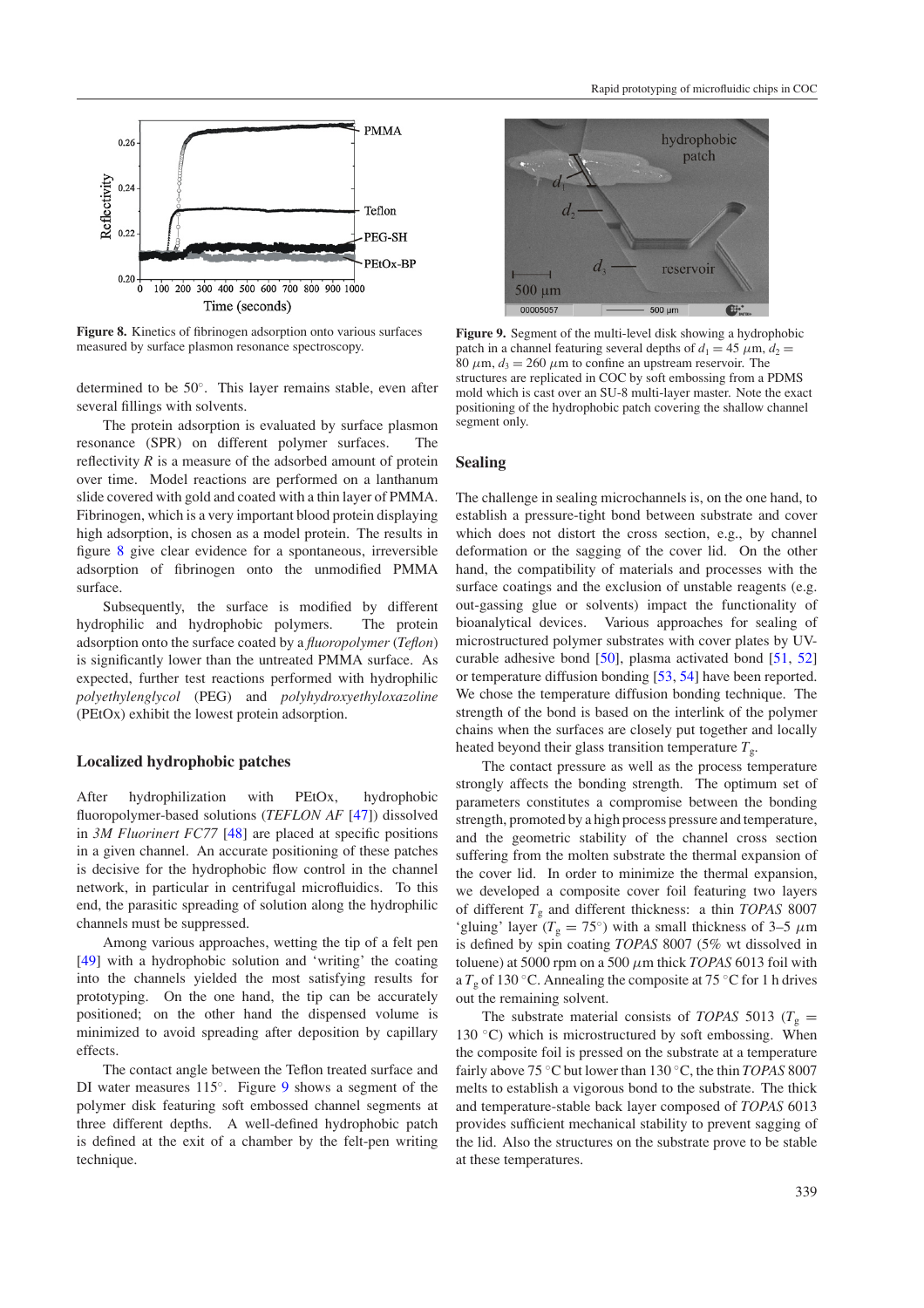<span id="page-7-0"></span>

**Figure 10.** Left: lamination process. A composite foil featuring two layers of different  $T_g$  and thicknesses is bonded to the substrate by a heated cylinder (temperature *T*), pressure and feed rate *v*. Right: cross section of a microchannel with a height of 100  $\mu$ m and a width of 1.2 mm which is thermally sealed by the 2-component foil. The technique provides both a tight bond between cover and the substrate due to the thin adhesion layer as well as an undistorted cross section due to the mechanically rigid foil.

The sealing was carried out on a lamination machine [\[55\]](#page-8-0) featuring two steel cylinders which are covered with a protective elastomer layer. The two cylinders are pressed together by a pneumatic pressure of 5 bar and heated up to 120 ◦C while rotating at a feed rate of 30 cm min−<sup>1</sup> . These settings may vary when using different setups. The cross section of a sealed channel is depicted in figure 10.

The bonding strength of the sealing is characterized by pressurizing a sealed cavity with a diameter of 2 mm using nitrogen with increasing pressure until the cover foil peels off. Experiments show that the bond withstands a pressure of more than 4 bar. This critical bonding strength is much higher than the maximum pressure (about 1 bar) which occurs on our centrifugal platform.

# **Conclusion**

We presented a comprehensive prototyping chain including fast tooling and replication of typical, multi-layer and multi-scale microfluidic structures into large-format polymer substrates including stable surface modification and sealing. This allows us to test and to improve microfluidic designs and layouts with fast turn-around times.

At the beginning of the chain, primary, multi-level masters with favorable taper angles are made by SU-8 surface micromachining on Pyrex wafers or DRIE on silicon wafers. These primary masters are then cast into secondary PDMS masters and optionally secondary epoxy masters (epoxy masters 1) for the subsequent replication into large-format polymer substrates by soft embossing, hot embossing or injection molding. A hybrid tooling technology is shown to fabricate multi-scale structures into a further epoxy master (epoxy master 2). The fabrication process assures a very high geometrical accuracy and no change of surface properties.

The process chain also features common post-processing steps for microfluidic substrates. First, a stable hydrophilic PEtOx layer is applied by dip coating and subsequent UV-crosslinking to support capillary priming and to block undesired protein adsorption on the channel walls. Next, a technique to accurately place hydrophobic patches at channel constrictions is presented, e.g. to realize common capillary burst valves. Finally, a sealing technology based on thermal bonding of a 2-component foil to the polymer substrate is described. This bonding scheme excels with a high bonding strength paired with minimal thermally and mechanically induced deformation of the channel cross section.

#### **Acknowledgments**

The authors thank the federal state of Baden-Württemberg (contract 24-720.431-1-7*/*2) for partial financial support of this project. We also appreciate the cooperation with the Laboratory for Sensors at IMTEK and the Clean Room Service Center at IMTEK.

# **References**

- [1] Heckele M, Bacher W and Mueller K D 1998 Hot embossing—the molding technique for plastic microstructures *Microsyst. Technol.* **4** [122–4](http://dx.doi.org/10.1007/s005420050112)
- [2] Heckele M and Schomburg W K 2004 Review on micro molding of thermoplastic polymers *J. Micromech. Microeng.* **14** [1–14](http://dx.doi.org/10.1088/0960-1317/14/3/R01)
- [3] Becker H and Heim U 2000 Hot embossing as a method for the fabrication of polymer high aspect ratio structures *Sensors Actuators* **83** [130–5](http://dx.doi.org/10.1016/S0924-4247(00)00296-X)
- [4] Carvalho B L, Schilling E A, Schmid N and Kellogg G J 2003 Soft embossing of microfluidic devices *Proc. µTAS (Squaw Valley, USA, 5–9 Oct.)* ed M A Northrup *et al* (Squaw Valley: MESA Monographs) pp 959–62
- [5] Becker H and Gartner C 2000 Polymer microfabrication methods for microfluidic analytical applications *Electrophoresis* **1** [12–26](http://dx.doi.org/10.1002/(SICI)1522-2683(20000101)21:1<12::AID-ELPS12>3.0.CO;2-7)
- [6] Piotter V, Hanemann T, Ruprecht R and Hausselt J 1997 Injection molding and related techniques for fabrication of microstructures *Microsyst. Technol.* **3** [129–33](http://dx.doi.org/10.1007/s005420050069)
- [7] Ruprecht R, Hanemann T, Piotter V and Hausselt J 1998 Polymer materials for microsystem technologies *Microsyst. Technol.* **5** [44–8](http://dx.doi.org/10.1007/s005420050139)
- [8] Piotter V, Bauer W, Benzler T and Emde A 2001 Injection molding of components for microsystems *Microsyst. Technol.* **7** [99–102](http://dx.doi.org/10.1007/s005420100094)
- [9] Michaeli W 2001 *Training in Injection Molding: A Text and Workbook* (Cincinnati: Hanser Gardner)
- [10] Kim D S, Lee S H, Ahn C H, Lee J Y and Kwon T H 2006 Disposable integrated microfluidic biochip for blood typing by plastic microinjection moulding *Lab Chip* **6** [794–802](http://dx.doi.org/10.1039/b516495h)
- [11] Becker H and Gärtner C 2000 Polymer microfabrication methods for microfluidic analytical applications *Electrophoresis* **21** [12–26](http://dx.doi.org/10.1002/(SICI)1522-2683(20000101)21:1<12::AID-ELPS12>3.0.CO;2-7)
- [12] Kim J and Xu X 2003 Excimer laser fabrication of polymer microfluidic devices *J. Laser Appl.* **15** [255–60](http://dx.doi.org/10.2351/1.1585085)
- [13] Jensen M F, McCormack J E, Helbo B, Christensen L H, Christensen T R and Geschke O 2004 Rapid prototyping of polymer microsystems via excimer laser ablation of polymeric moulds *Lab Chip* **4** [391–5](http://dx.doi.org/10.1039/b403037k)
- [14] Lorenz H, Despont M, Fahrni N, LaBianca N, Renaud P and Vettiger P 1997 SU-8: a low-cost negative resist for MEMS *J. Micromech. Microeng.* **7** [121–4](http://dx.doi.org/10.1088/0960-1317/7/3/010)